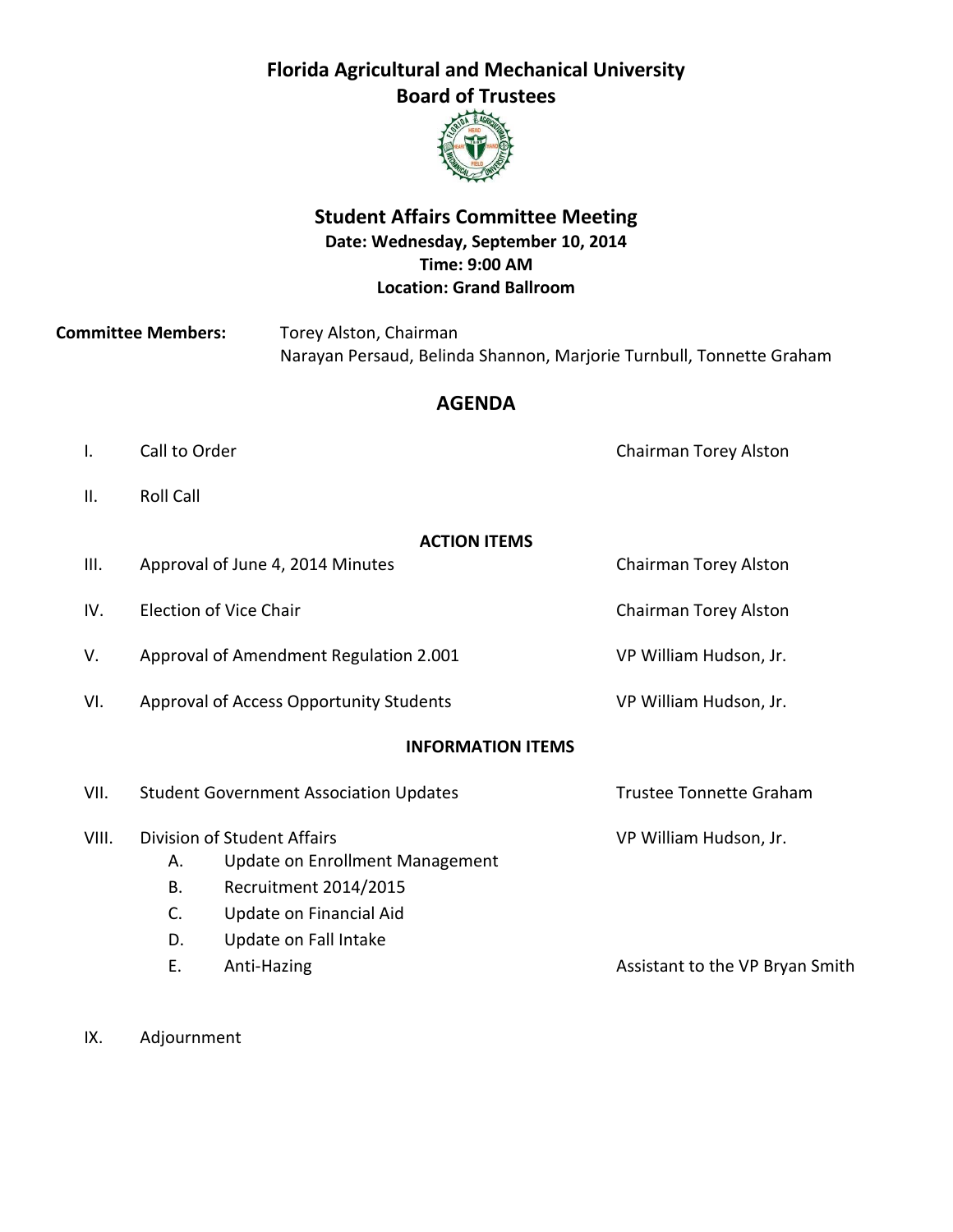

# **Florida Agricultural and Mechanical University Board of Trustees ACTION ITEM**

### **Student Affairs Committee Date: Thursday, September 11, 2014 Agenda Item:** III

| <b>Item Origination and Authorization</b> |                        |             |                         |              |
|-------------------------------------------|------------------------|-------------|-------------------------|--------------|
| Policy                                    | Award of Bid           |             | <b>Budget Amendment</b> | Change Order |
| Resolution                                | Contract               |             | Grant                   | Other        |
|                                           |                        |             |                         |              |
| <b>Action of Board</b>                    |                        |             |                         |              |
| Approved                                  | Approved w/ Conditions | Disapproved | Continued               | Withdrawn    |

**Subject:** Student Affairs – Minutes (June 4, 2014)

**Rationale:** In accordance with the Florida Statutes, a governmental body shall prepare and keep minutes or make a tape recording of each open meeting of the body.

**Attachments:** Student Affairs Committee Minutes (June 4, 2014)

**Recommendation:** Approve the minutes of June 4, 2014.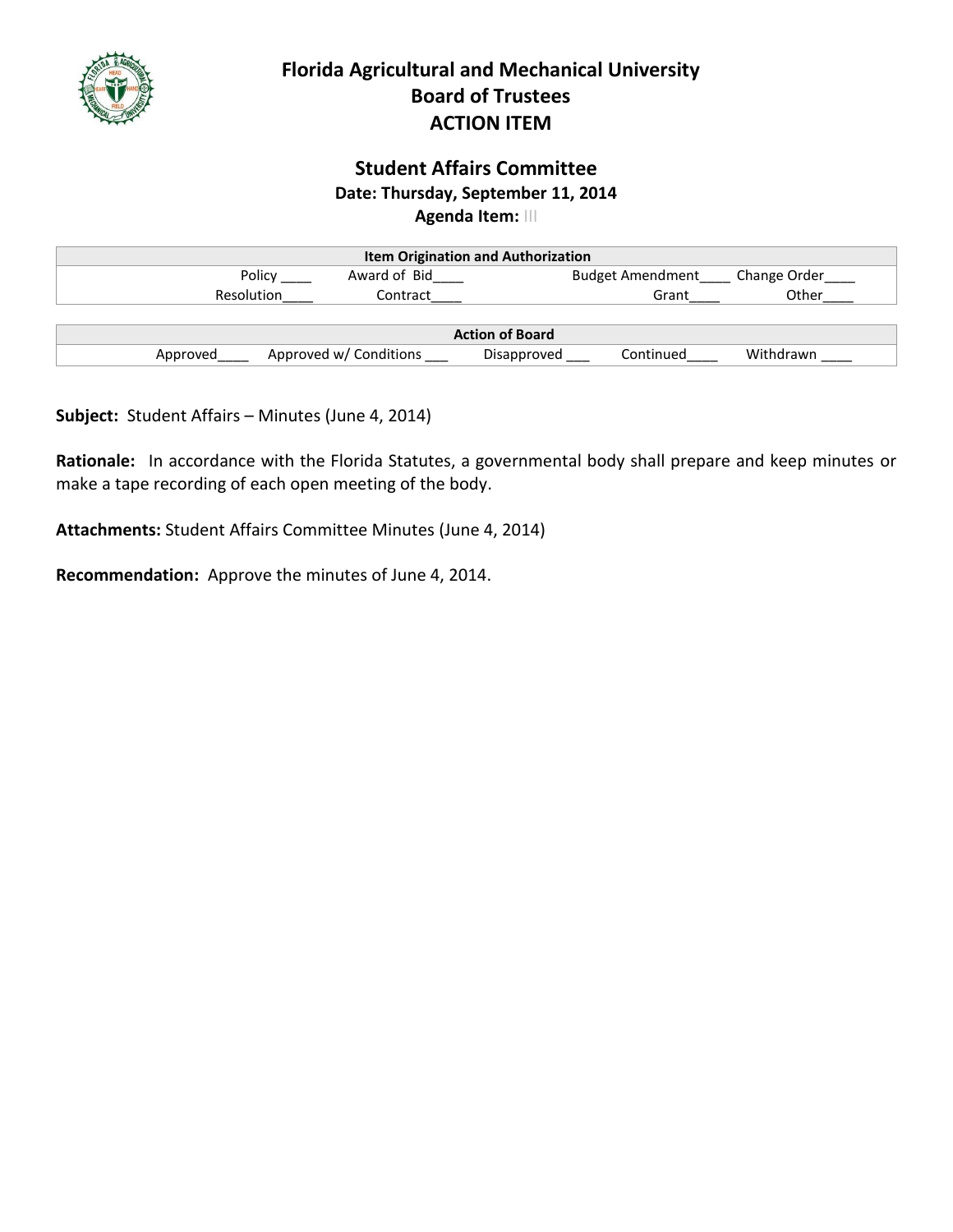# **Florida Agricultural and Mechanical University Board of Trustees**



# **Student Affairs Committee Minutes Trustee Tonnette Graham, Acting Chair**

### **Date: Wednesday, June 4, 2014**

The Student Affairs Committee Meeting was convened by Trustee Tonnette Graham (acting in Chairman, Trustee Torey Alston's stead) at 11:15 a.m.

The first action item was a request for the approval of the minutes from the March 4, 2014 meeting. The minutes were accepted as presented.

The next action was a request for approval of the amendment to Regulation 2.012. This regulation is being revised to clarify that the Student Code of Conduct supersedes all other means of disciplining students for prohibited behaviors; an administrative hearing may be postponed for no more than sixty (60) business days; revises sanctions, definitions and violations; and expands victim/survivor rights regarding sexual misconduct violations in accordance with Title IX. Lastly, the Regulation was re-organized for easier reading, location of sections, and each section alphabetized.

The final action item was a request for approval of the amendment to Regulation 2.013. This regulation is being revised to clarify that the Student Code of Conduct supersedes all other means of disciplining students for prohibited behaviors; the timeframe for scheduling an administrative hearing begins after receipt of the student's written request; the student's right to question witnesses who testify during the administrative hearing; and the role of the advisor. Additionally, victim rights were deleted from Regulation 2.012 and moved to this Regulation.

Trustee Tonnette Graham provided the Student Government Association Updates during the Full Board meeting.

Vice President William Hudson, Jr., provided the following Division of Student Affairs updates:

- 1. Enrollment Management Update We have received 3,600 applications compared to 3,353 at this same time last year (1,912 have been admitted compared to 1,883 last year). The average GPA increased from 3.21 to 3.38. There has been a slight increase in test scores--1441 SAT (compared to last year's score of 1420) and 21 ACT (compared to last year's score of 20). We have admitted 284 profile admits which is consistent with the BOT's charge to remain below 20% for FTIC.
- 2. Veterans Affairs The Florida A&M University Department of Veterans Affairs (FAMU DVA) has completed position descriptions, identified a location, and received the approval of the final 2013/2014 budget to begin advertising positions and renovating the specified location. The FAMU DVA will identify,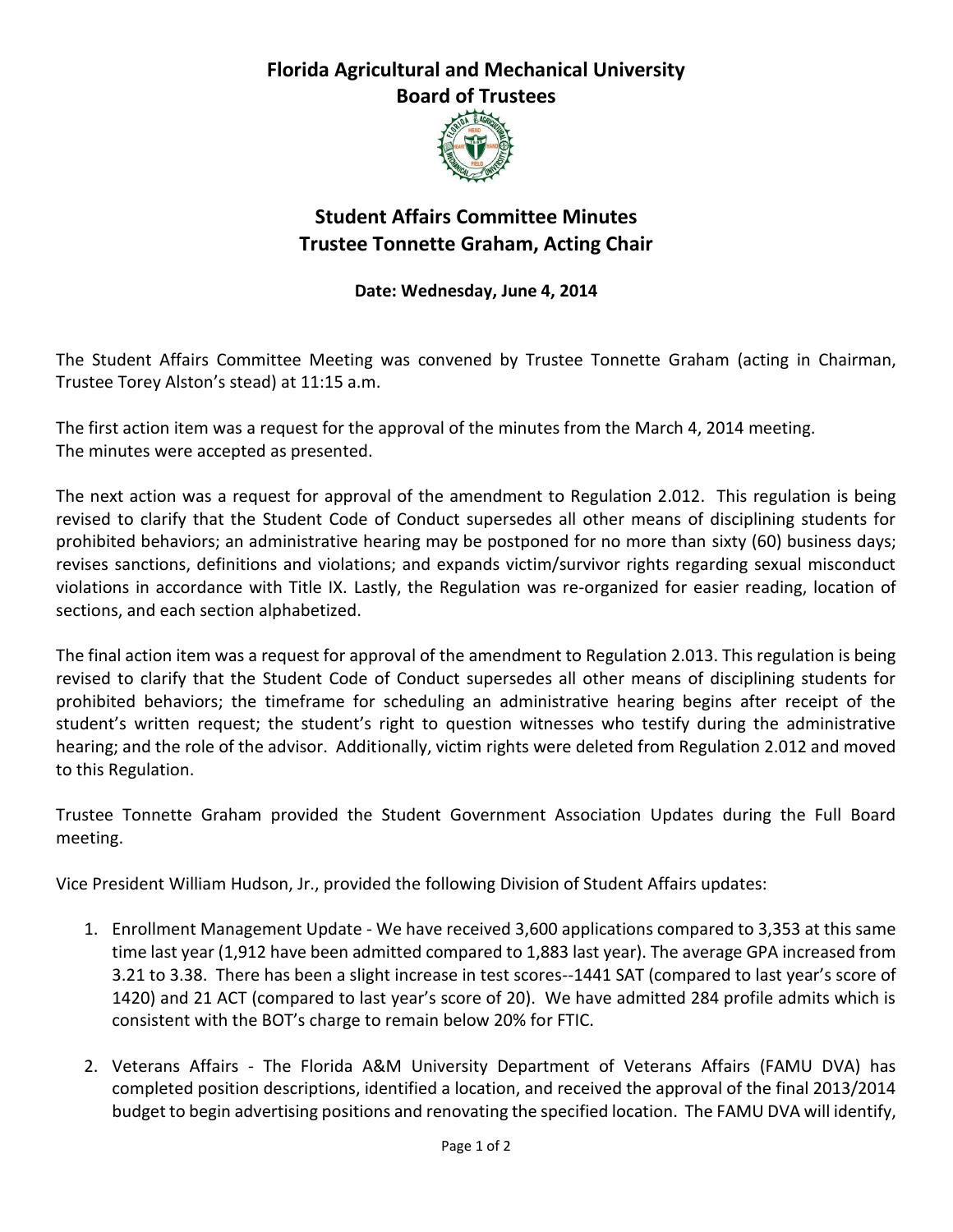# **Florida Agricultural and Mechanical University Board of Trustees**



track and assist veterans during the application process, monitor progression during attendance at FAMU and through graduation in order to ease the transition from the Armed Forces into FAMU, and create an environment conducive to graduation and employment for all veterans.

- 3. Housing Update We have received 1,321 applications for housing compared to 1,119 applications received this same time last year.
- 4. Campus Security Chief Calloway provided an update on security at the College of Law. Based on the study conducted several enhancements were recommended and approved by President Mangum. The Orlando police presence will be seen on the campus, and officers will return to the main campus.
- 5. The TCC 2 FAMU Program Implementation has begun to increase the pipeline of AA degree earning transfer students.
- 6. Anti-Hazing Mr. Bryan Smith provided an update on the Anti-Hazing Initiatives. He also discussed upcoming activities in the realm of hazing prevention.

Submitted by,

Trustee Tonnette Graham, Acting Chair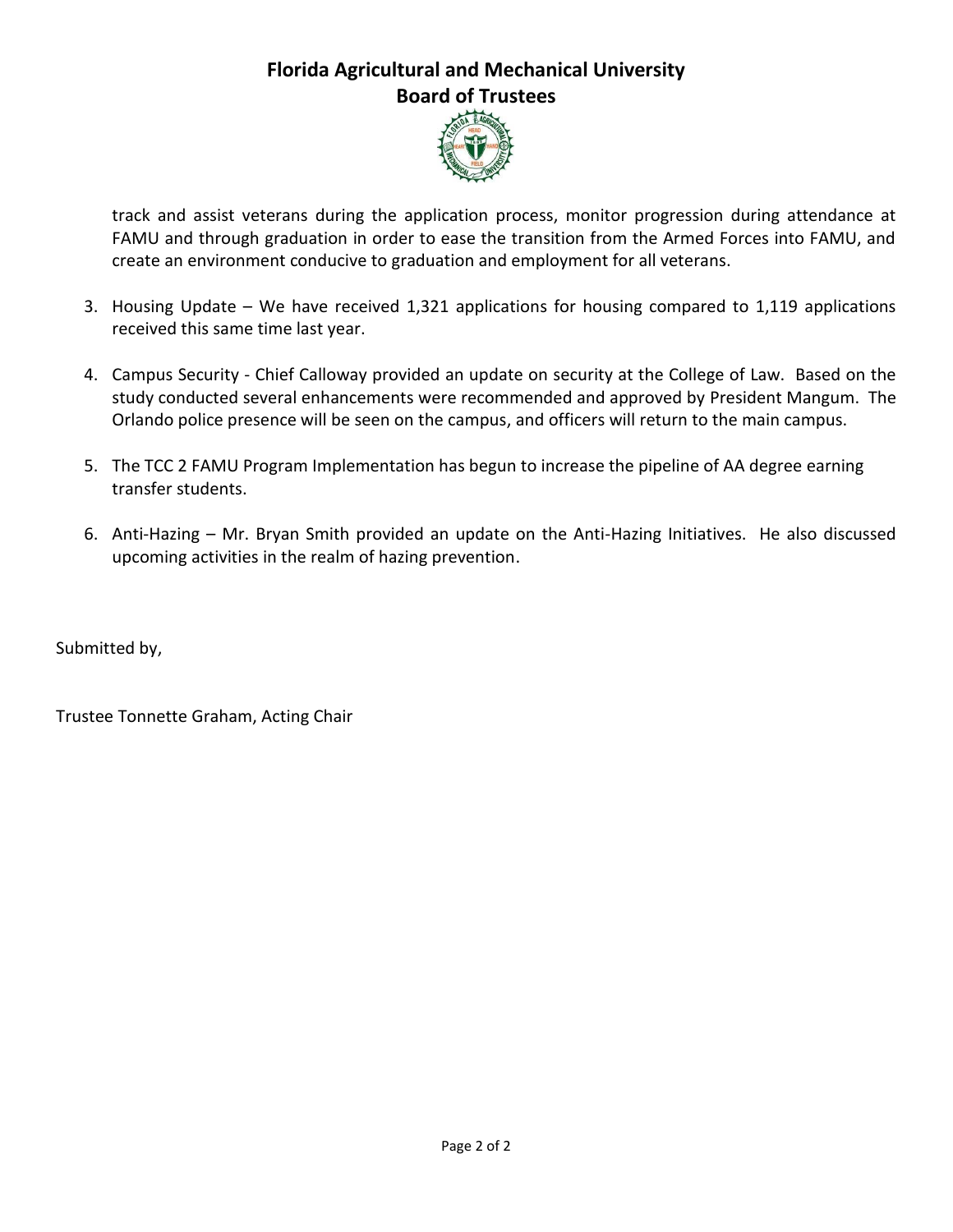

# **Florida Agricultural and Mechanical University Board of Trustees ACTION ITEM**

### **Student Affairs Committee Date: Thursday, September 11, 2014 Agenda Item:** IV

| <b>Item Origination and Authorization</b> |                        |                          |              |  |
|-------------------------------------------|------------------------|--------------------------|--------------|--|
| Policy                                    | Award of Bid           | <b>Budget Amendment</b>  | Change Order |  |
| <b>Resolution</b>                         | Contract               | Grant                    | Other        |  |
|                                           |                        |                          |              |  |
| <b>Action of Board</b>                    |                        |                          |              |  |
| Approved                                  | Approved w/ Conditions | Continued<br>Disapproved | Withdrawn    |  |

**Subject:** Student Affairs – Regulation 2.001 "Housing"

**Rationale:** This Regulation is revised to include applicability of the On-Campus Residency Requirement to Access Summer Bridge Program and CeDAR ART Program participates; renaming the Freshmen Studies Program to the Access Summer Bridge Program; requiring prior approval for an exception to the On-Campus Residency Requirement to avoid being billed for two (2) semesters at the lowest facility rate; adding an exemption from the On-Campus Residency Requirement for students graduating from a high school within thirty-five (35) miles of the University's Tallahassee campus; removing the exception to the On-Campus Residency Requirement for students residing at a permanent home address thirty-five (35) miles of less from campus; in accordance with the Fair Housing Act, section 504 of the Rehabilitation Act of 1973, and the American Disabilities Act outlining the process for requesting an Assistance Animal and expectations for the Assistance Animal in University Housing; and instructing students that Housing policies may be found on Housing's website.

The University is requesting that the Board of Trustees approve the amendment to Regulation 2.001 for notice and adoption after the expiration of the thirty (30) day notice period, provided there are no public comments, in accordance with Florida Board of Governors' Regulation Development Procedure.

**Attachments:** Housing Regulation 2.001 Amendment

**Recommendation:** Approval of the University's Notice of Intent to amend Florida A&M University Regulation 2.001.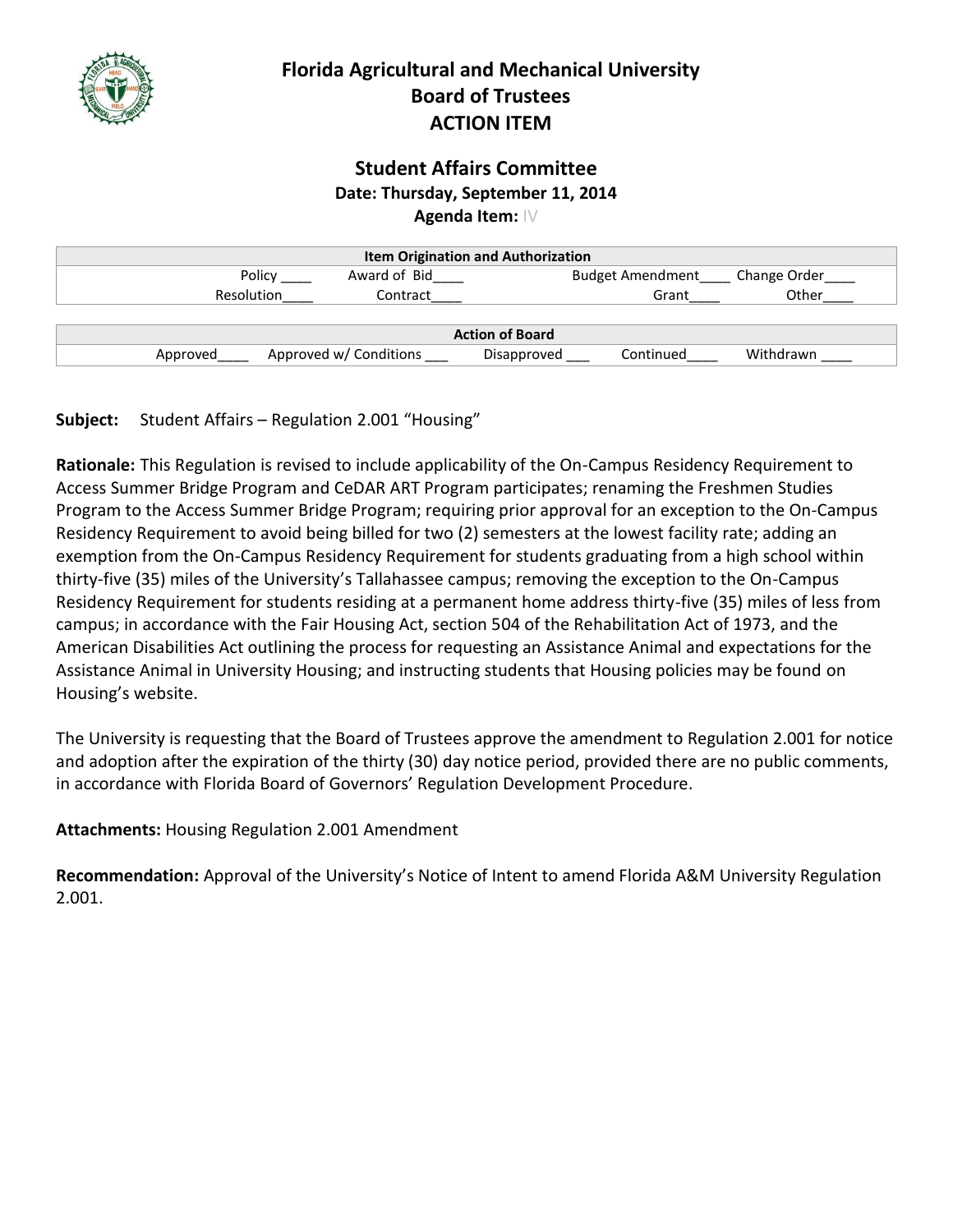#### **Regulations of Florida A&M University**



#### **2.001 Housing**

- (1) Eligibility for University Housing
	- (a) Single student facilities: Applicants must meet University admission requirements and be enrolled during the period of occupancy. Applicants are issued a Student Housing Application and a Housing and Board Agreement, and Terms and Conditions of Occupancy for completion and information. Applicants may complete and submit the Housing Agreement on line to expedite the room assignment process.
	- (b) Family student facilities: Applicants must meet University admission requirements, be enrolled during period of occupancy, except for the summer period, and be married, divorced, widowed or a single parent living with his/her child(ren). Applicants are issued a Family Student Housing Application, Housing and Board Agreement and Terms and Conditions of Occupancy for completion and information. Applicants may complete and submit the Housing Agreement on line to expedite the housing assignment process.
	- (c) Other (non-FAMU) students: Applicant must be enrolled in programs sanctioned or approved by the University. Non-FAMU students are considered for University housing on a space available basis.
	- (d) Non-student University-related groups participating in special programs (seminars, workshops, camps, etc.) may be able to reside in University housing facilities on a space available basis for limited periods of time.
- (2) On-Campus Residency Requirement
	- (a) All First Time In College (FTIC) students shall reside in a University owned or leased housing facility, based on space availability, for the first academic year of enrollment unless approved for an exception.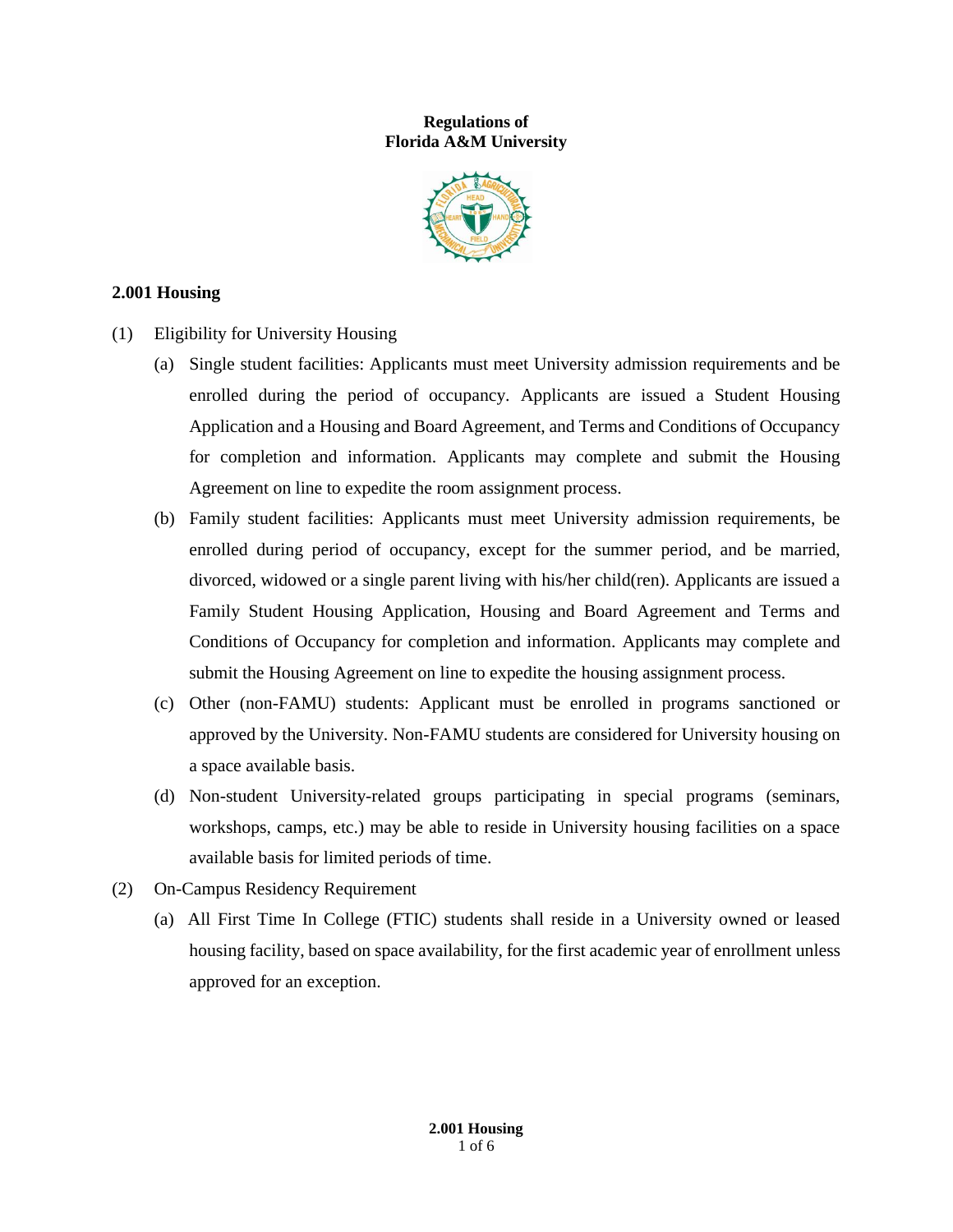- i. A FTIC student is defined as a student under the age of twenty-one (21) prior to the first day of classes with fewer than thirty (30) semester hours recognized by Florida A&M University and has resided in University housing for less than two (2) semesters.
- ii. College credits earned during high school completion through accelerated mechanisms such as Advanced Placement, International Baccalaureate, Advanced International Certificate of Education, dual enrollment courses, career academy courses, national industry certification courses, as well as course offerings through virtual instruction, will not be counted towards an exemption from the On-Campus Residency Requirement.
- (b) All student athletes shall reside on campus during the first two (2) academic years of enrollment.
- (c) All full University scholarship recipients shall reside on campus during the first two (2) academic years of enrollment. Full University scholarship recipients are students that receive the Life Gets Better Scholarship, Distinguished Scholars Award, and Adopted High School Scholarship.
- (d) Access Summer Bridge Program and CeDAR ART Program participants shall live in oncampus housing for the first two (2) academic years of enrollment.
- (e) For purposes of this section, the following are on-campus residential facilities: Cropper Hall, Diamond Hall, FAMU Village, Gibbs Hall, McGuinn Hall, Paddyfote Complex, Palmetto North Apartments, Palmetto South Apartments, Phase III Apartments, Sampson Hall, Truth Hall, Wheatley Hall, and Young Hall.
- (f) A student that is not approved for an exemption from the On-Campus Residency Requirement prior to residing off campus will be billed rent for two (2) semesters at the lowest facility rate during the fall and spring semesters of the current academic year.
- (3) Exceptions from the On-Campus Residency Requirement

An exemption from the On-Campus Residency Requirement may be granted for:

- (a) Students graduated from a high school within thirty-five (35) miles of the University's Tallahassee campus;
- (b) Married students;
- (c) Students with a dependent child or children;
- (d) Students twenty-one (21) years of age or older prior to the first day of classes;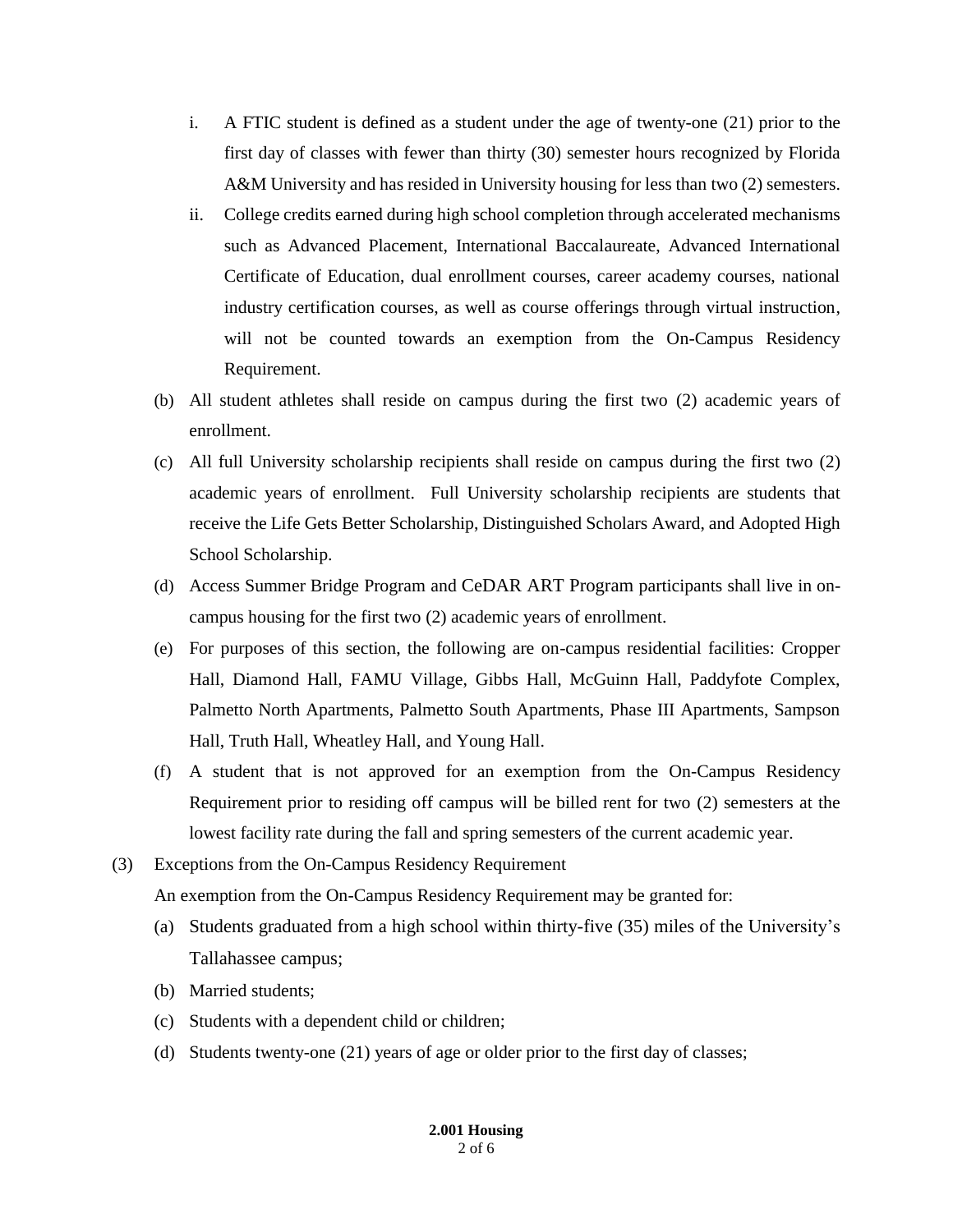- (e) Students who are military veterans that served on active duty for at least twelve (12) months or students currently serving on active military duty;
- (f) Students on a case-by-case basis by the President or President's designee provided there is good cause shown by the student.
- (g) To request an exemption, complete and submit an exemption request available on the Housing website or located in the Housing main office in Gibbs Hall, Lower Level.
- (4) Assistance Animals in Residential Facilities
	- (a) Florida A&M University recognizes the need of assistance animals in facilitating the independence of some individuals with certain disabilities. This subsection outlines how a request for assistance animals as a reasonable accommodation from the no-animal policy applicable to University on-campus residential facilities is submitted and the expectations thereof.
		- i. This process does not apply to "service animals" as defined by Title II of the American Disabilities Act (ADA) which are allowed in other non-residential facilities. Requests for accommodations for "service animals" should be directed to the Center for Disability Access Resources (CeDAR).
	- (b) Assistance Animals
		- i. In accordance with the Fair Housing Act, section 504 of the Rehabilitation Act of 1973, and the Americans with Disabilities Act (ADA), an assistance animal is defined as any animal that works, provides assistance, or performs tasks for the benefit of a person with a disability, or provides emotional support that alleviates one or more identified symptoms or effects of a person's disability.
		- ii. Assistance animals perform many disability-related functions including, but not limited to, guiding a person who is visually impaired or blind, alerting a person who is deaf or hard of hearing, pulling a wheelchair, assisting with mobility or balance, alerting and protecting a person who is having a seizure, retrieving objects, or providing emotional support to persons with disabilities who have a disability-related need for such support.
	- (d) Requests for Assistance Animals
		- i. All requests for an assistance animal must be submitted in writing to the Center for Disability Access Resources (CeDAR) located at 667 Ardelia Court Tallahassee, FL 32307, telephone number is (850) 599-3180, to register as a student with a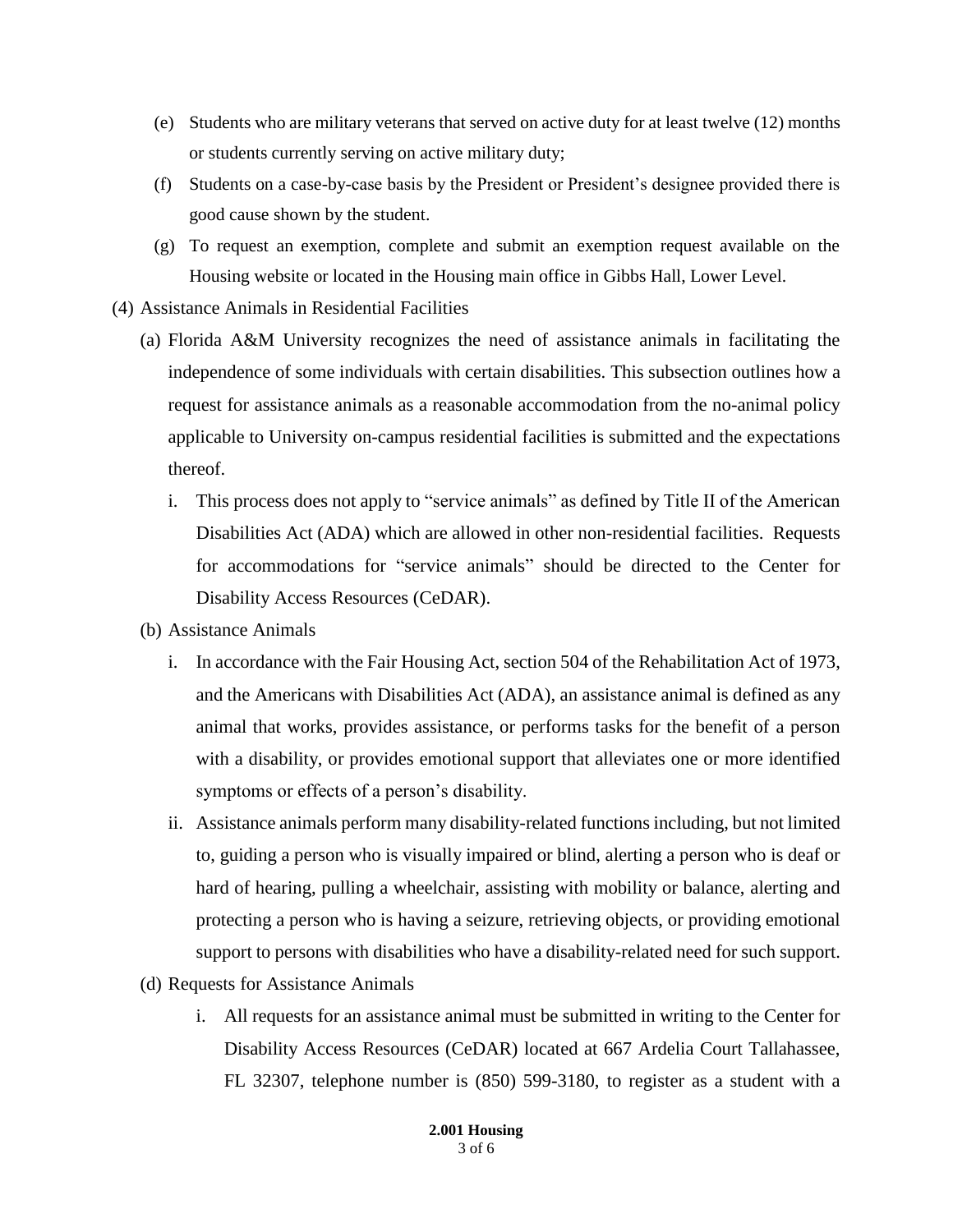documented disability. All supporting documentation must be submitted to CeDAR before a reasonable accommodation requested is reviewed in accordance with the below schedule.

- 1. Fall semester August 15
- 2. Spring Semester November 15
- 3. Summer Semester April 15
- ii. CeDAR will review each request to determine if an assistance animal is reasonable. This determination is made on an individualized basis considering whether:
	- 1. The person has a documented disability; and
	- 2. The person making the request has a disability related need for an assistance animal;
- iii. A basis for denial is:
	- 1. The person does not have a documented disability;
	- 2. The person making the request does not have a disability related need for an assistance animal;
	- 3. The specific assistance animal in question poses a direct threat to the health or safety of others that cannot be eliminated or reduced by another reasonable accommodation; or
	- 4. The specific assistance animal would cause substantial physical damage to the property of other that cannot be reduced or eliminated by another reasonable accommodation.
- iv. CeDAR will inform the student and the Housing Department of its determination in writing to the student's University issued email address or permanent address as listed in iRattler.
	- 1. If the student's request is denied, the decision may be appealed using the Non-Discrimination Policy and Complaint Procedure found in University Regulation 10.103.
	- 2. If the student's request is granted, the Housing Department and CeDAR will jointly determine how to provide accommodations in accordance thereof. The student is required to sign the Agreement to Possess an Assistance Animal in On-Campus housing prior to moving into Housing facilities.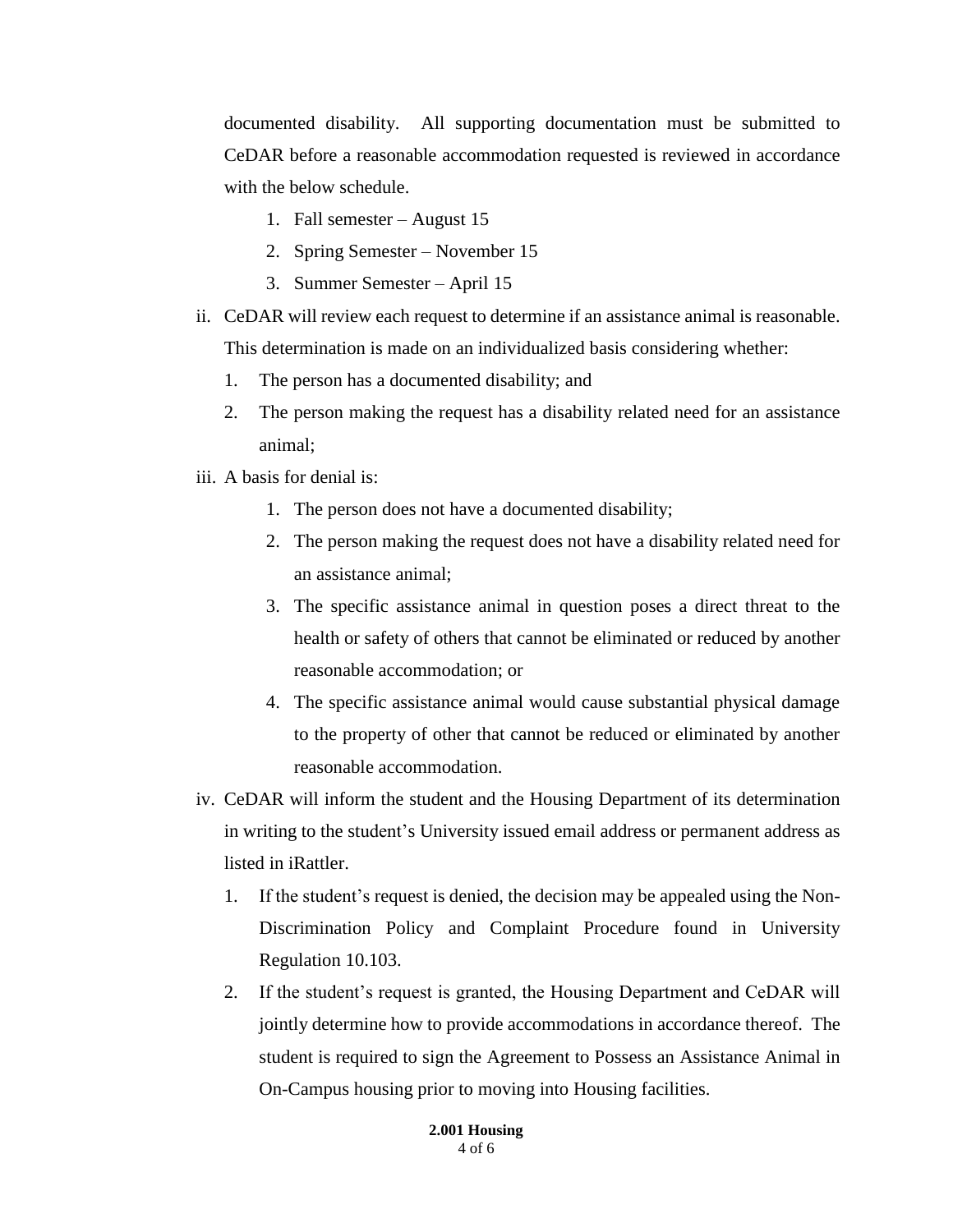(e) Expectations of Assistance Animals

Students with assistance animals are fully responsible for their animal at all times. Failure to abide by theses expectation may result in the removal of the assistance animal. Expectations include, but are not limited to:

- i. Being in full control of the assistance animal. Assistance animals must be harnessed, leashed, or tethered, unless these devices interfere with the service animal's work or the individual's disability prevents using these devices. In that case, the individual must maintain control of the animal through voice, signal, or other effective controls;
- ii. Assistance animals must be licensed and vaccinated in accordance with local and state authority and, if appropriate, wear a valid vaccination tag;
- iii. Ensure the assistance animal is clean and housebroken, and the sanitary disposal of animal wastes;
- iv. Responsibility for any property damage caused by the assistance animal; and
- v. Responsibility for the appropriate management of the assistance animal in all University facilities. Disruptive and/or aggressive behavior on the part of the animal may result in removal of the animal from University Housing.
- (5) Rent Collections

All rent for housing facilities is due and payable in accordance with University Regulation 3.009 titled Payment of Fees.

(6) House Rules

House rules are listed in the Residence Life Handbook. The handbook and rules peculiar to specific areas are issued to residents upon occupancy and may be obtained from the Housing Website. Residents may assist in the development of other rules as necessary.

(7) Guests and Visitation

Visitation is permitted in University owned or leased housing facilities in specific areas and in accordance with the restrictions below.

(a) Residents and guests shall abide by all Housing and University regulations and rules and city, county, state and federal laws. Residents are to immediately notify the Housing Staff and/or Campus Police in the event of violations of Housing and University regulations and rules and/or city, county, state or federal laws.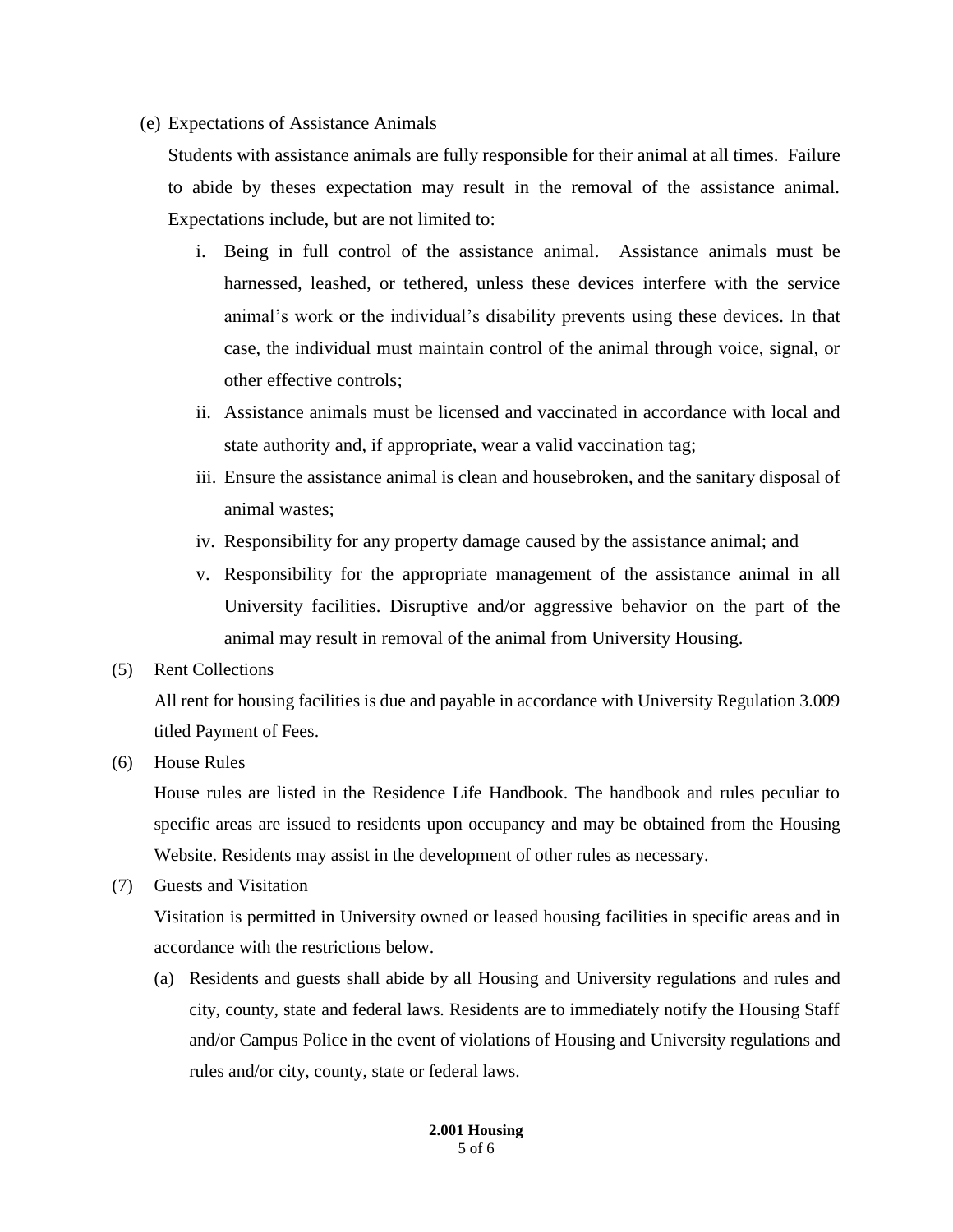- (b) All residents in the housing facilities are responsible for and may be held accountable for the behavior of their guest(s). It is the resident's responsibility to inform his/her guest(s) of the applicable Housing and University regulations and rules.
- (c) Overnight guests and co-habitation are strictly prohibited.
- (d) The privilege of visitation may be revoked for individuals or residence units where housing regulations and/or rules are violated.
- (e) The disposition and penalties arising from violations of this regulation shall be governed by the applicable provisions set forth in University Regulation 2.012 and the Residence Hall Disciplinary System as provided in the University Housing and Residence Life Handbook.
- (8) The University Housing and Board Agreement, Residence Life Handbook, Terms and Conditions of Occupancy and Eviction Procedures are incorporated herein by this reference. A copy of these materials may be obtained from the Housing Office and the Housing Website.
- (9) Any deviations from the procedures as noted in the above sections must be approved by the Vice President for Student Affairs.
- (10) The President or President's designee may appoint a committee to review and recommend revisions to the housing rules as necessary.
- (11) The Director of Housing may institute additional guidelines and/or procedures governing the operations of Housing provided the guidelines and/or procedures are in writing and have been approved by the Vice President for Student Affairs or his/her designee. All students must be properly notified in writing prior to the implementation of any new procedures and/or guidelines. Publications shall be made through the Residence Life Handbook, which shall be updated on an annual basis by a committee appointed by the Vice President for Student Affairs or his/her designee.

*Specific Authority: Article IX, Section 7(c), Florida Constitution, BOG Regulation 1.001. History: New June 29, 2006; Amended May 12, 2011; Amended May 13, 2013; Amended March 6, 2014; Amended \_\_\_\_\_\_\_\_\_\_\_.*